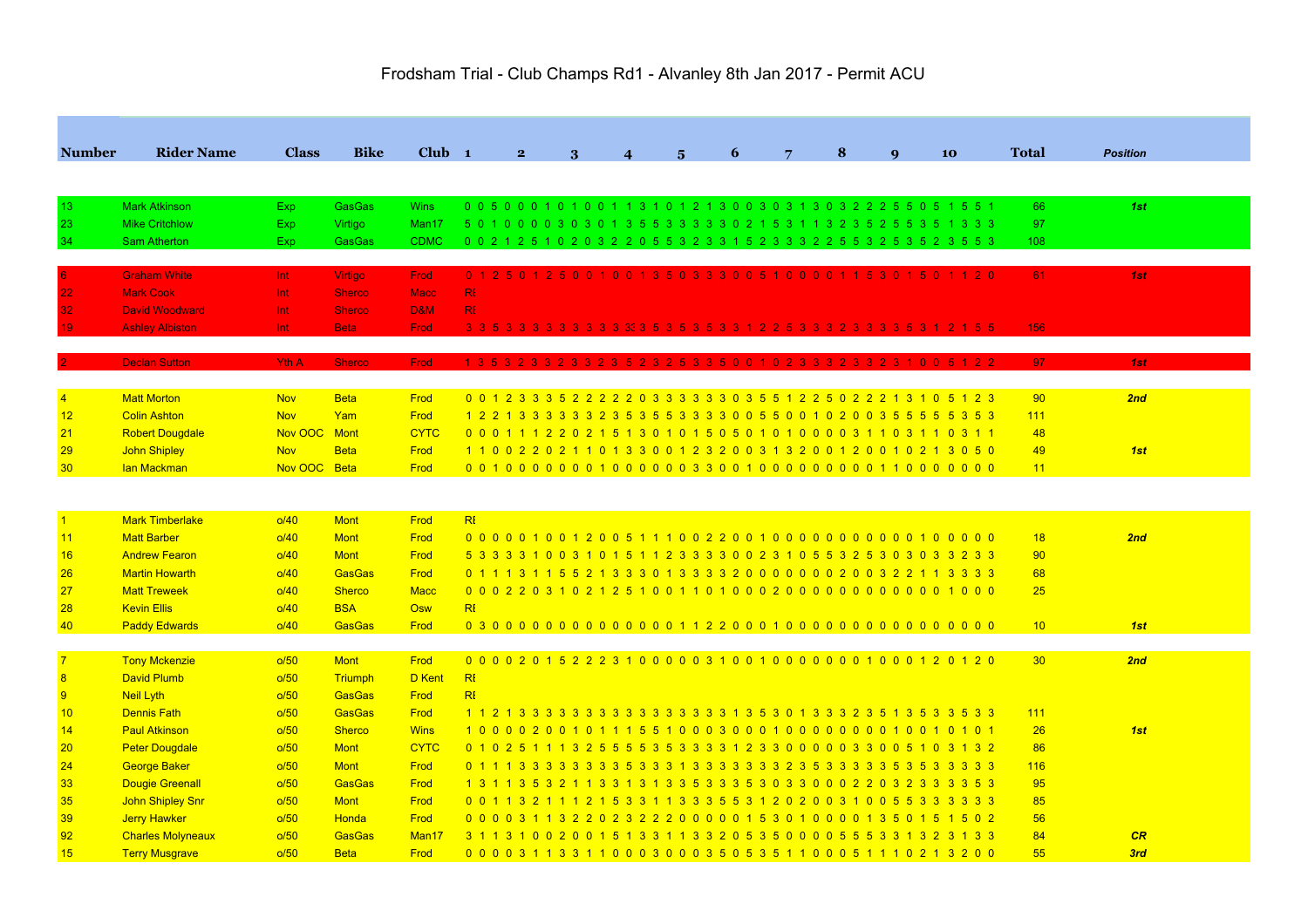| <b>Number</b> | <b>Rider Name</b>       | <b>Class</b>   | <b>Bike</b>   | $Club$ 1          | $2^{\circ}$                                                                       |   | $\Delta$ |            | 6 | $7\overline{ }$ | 8 | $\mathbf{Q}$ | 10 | <b>Total</b>    |                 |
|---------------|-------------------------|----------------|---------------|-------------------|-----------------------------------------------------------------------------------|---|----------|------------|---|-----------------|---|--------------|----|-----------------|-----------------|
|               |                         |                |               |                   |                                                                                   | 3 |          | $\sqrt{2}$ |   |                 |   |              |    |                 | <b>Position</b> |
|               |                         |                |               |                   |                                                                                   |   |          |            |   |                 |   |              |    |                 |                 |
| 31            | Jake Jones              | YthB           | <b>Beta</b>   | <b>Wrex</b>       | 5 3 5 5 5 5 3 3 2 3 5 5 5 3 3 3 0 0 5 5 2 5 5 3 0 1 0 0 5 3 3 3 3 5 5 5 3 5 3 5   |   |          |            |   |                 |   |              |    | 137             | 1st             |
| 36            | <b>Thomas Shipley</b>   | Yth B          | <b>GasGas</b> | Frod              |                                                                                   |   |          |            |   |                 |   |              |    | 170             |                 |
|               |                         |                |               |                   |                                                                                   |   |          |            |   |                 |   |              |    |                 |                 |
| 68            | John Baldwin            | Ad Beg         | <b>Beta</b>   | Frod              | 3 1 3 2 0 0 2 2 1 2 0 0 5 1 3 3 0 3 3 3 0 0 0 5 0 0 0 2 0 5 0 0 0 3 0 0 2 1 2 0   |   |          |            |   |                 |   |              |    | 57              |                 |
| 70            | <b>Jeremy Sutton</b>    | Ad Beg         | Ossa          | Frod              | 1 1 0 1 0 5 0 0 0 1 0 0 0 5 1 0 0 0 3 3 0 5 3 5 0 0 0 0 1 0 0 3 0 0 3 0 0 2 0     |   |          |            |   |                 |   |              |    | 43              |                 |
| 71            | <b>Andrew Dean</b>      | Ad Beg         | <b>Beta</b>   | Frod              |                                                                                   |   |          |            |   |                 |   |              |    | 14              | 1st             |
| 72            | <b>David Horton</b>     | Ad Beg         | <b>Sherco</b> | Frod              | 1 1 0 0 0 0 0 2 0 0 1 2 0 2 2 3 0 0 2 2 0 0 1 3 0 0 0 0 2 3 3 1 1 0 1 0 1 0 1 1   |   |          |            |   |                 |   |              |    | 36              |                 |
| 73            | <b>David Molyneaux</b>  | Ad Beg         | Mont          | Frod              |                                                                                   |   |          |            |   |                 |   |              |    | 38              |                 |
| 74            | <b>Jim White</b>        | Ad Beg         | GasGas        | Frod              | RI                                                                                |   |          |            |   |                 |   |              |    |                 |                 |
| 75            | <b>Peter Cockins</b>    | Ad Beg         | <b>BSA</b>    | Frod              | 0 0 1 0 0 0 0 0 0 0 0 1 0 3 5 0 0 1 3 3 0 0 5 5 0 0 0 0 0 2 3 0 1 0 0 0 0 1 0 0   |   |          |            |   |                 |   |              |    | 34              | 3rd             |
| 76            | <b>Neil Flowers</b>     | Ad Beg         | Mont          | Frod              | 3 1 1 3 0 0 2 3 0 1 0 0 5 1 3 2 0 3 3 3 0 2 5 2 1 0 0 1 3 3 3 3 1 0 0 2 2 2 3 3   |   |          |            |   |                 |   |              |    | 70              |                 |
| 77            | <b>Barry Gleave</b>     | Ad Beg         | <b>Sherco</b> | Frod              | 5 1 3 2 0 1 5 5 2 3 0 1 1 5 1 3 2 3 3 3 2 0 5 3 3 0 2 2 3 1 5 5 3 3 1 0 3 3 2 2   |   |          |            |   |                 |   |              |    | 97              |                 |
| 78            | <b>Stephen Simpson</b>  | Ad Beg         | Mont          | Frod              | 3 3 1 1 1 0 0 3 0 2 1 0 1 1 3 3 0 1 2 3 0 5 5 5 1 0 2 0 3 3 3 3 3 3 0 5 0 1 2 2 2 |   |          |            |   |                 |   |              |    | 74              |                 |
| 80            | <b>Paul Naldrett</b>    | Ad Beg         | Mont          | Frod              | 3 2 0 3 1 2 3 1 0 0 0 1 0 3 2 2 0 3 2 3 0 3 5 3 2 0 0 2 1 3 5 3 3 0 3 0 3 3 3 3   |   |          |            |   |                 |   |              |    | 76              |                 |
| 81            | Lisa Henry              | Ad Beg         | <b>GasGas</b> | Frod              | 1 1 3 0 1 0 1 5 1 3 2 0 3 2 3 1 3 3 3 3 0 5 0 3 0 0 0 0 3 3 0 0 2 0 0 2 3 3 1 2   |   |          |            |   |                 |   |              |    | 66              |                 |
| 82            | <b>Joel Albiston</b>    | Ad Beg         | <b>Beta</b>   | Frod              |                                                                                   |   |          |            |   |                 |   |              |    | 59              |                 |
| 85            | <b>Mark Roberts</b>     | Ad Beg         | <b>GasGas</b> | Frod              | 5 5 2 0 5 3 2 0 3 0 2 2 5 2 1 3 1 3 3 3 5 5 5 3 0 0 0 0 3 5 5 5 0 3 3 3 5 0 5 5   |   |          |            |   |                 |   |              |    | 110             |                 |
| 88            | lan Jones               | Ad Beg         | GasGas        | <b>CYTC</b>       | 1 1 0 0 0 5 0 0 1 1 3 0 0 1 1 0 0 3 3 3 0 2 0 3 0 0 0 0 1 3 1 1 1 0 0 0 0 0 0 0   |   |          |            |   |                 |   |              |    | 35              |                 |
| 89            | <b>Mike Horrocks</b>    | Ad Beg         | <b>Sherco</b> | Frod              | 1 1 1 0 0 0 1 0 1 1 0 0 0 2 1 1 0 3 3 3 0 0 1 0 0 0 0 0 2 2 3 2 1 1 2 1 1 1 2 3   |   |          |            |   |                 |   |              |    | 41              |                 |
| 90            | <b>Nicholas Doyle</b>   | Ad Beg         | <b>Sherco</b> | Frod              | 0 0 0 1 0 0 0 0 0 0 2 0 0 0 1 0 1 2 5 5 0 0 0 5 1 0 3 0 0 0 0 3 0 0 0 0 1 1 1 0   |   |          |            |   |                 |   |              |    | 32 <sub>2</sub> | 2nd             |
| 94            | <b>Steven Chadwick</b>  | Ad Beg         | <b>Beta</b>   | Frod              | 3 3 2 3 3 0 3 2 2 0 1 0 5 3 5 5 5 5 5 5 5 5 5 5 5 6 RE                            |   |          |            |   |                 |   |              |    |                 |                 |
| 97            | <b>Geoff Albiston</b>   | Ad Beg         | <b>Beta</b>   | Frod              | 1 3 3 0 1 3 0 0 0 0 1 0 2 1 2 3 2 2 3 3 3 3 2 0 0 0 0 0 3 3 1 2 2 3 0 3 2 3 2 2   |   |          |            |   |                 |   |              |    | 64              |                 |
| 99            | <b>Chris Atherton</b>   | Ad Beg         | <b>Bantam</b> | <b>Wins</b>       | 3 2 2 3 5 3 5 3 2 3 1 3 5 5 5 5 1 3 5 3 1 2 3 0 0 0 0 1 3 2 3 3 3 2 2 3 5 3 5 5   |   |          |            |   |                 |   |              |    | 113             |                 |
| 100           | <b>Mark Diggle</b>      | Ad Beg         | <b>Sherco</b> | Frod              | RI                                                                                |   |          |            |   |                 |   |              |    |                 |                 |
|               |                         |                |               |                   |                                                                                   |   |          |            |   |                 |   |              |    |                 |                 |
| 69            | <b>Joel Diggle</b>      | Yth Beg        | <b>Beta</b>   | Frod              |                                                                                   |   |          |            |   |                 |   |              |    |                 |                 |
| 79            | <b>Logan Price</b>      | Yth Beg        | Oset          | Frod              |                                                                                   |   |          |            |   |                 |   |              |    |                 |                 |
| 83            | <b>Callum Roberts</b>   | Yth Beg        | <b>Beta</b>   | Frod              |                                                                                   |   |          |            |   |                 |   |              |    |                 |                 |
| 86            | Doug Christopher        | Yth Beg        | <b>Beta</b>   | Man <sub>17</sub> | 3 3 3 2 5 5 5 0 3 0 0 0 3 5 5 5 3 5 5 5 0 0 5 5 0 1 RI                            |   |          |            |   |                 |   |              |    |                 |                 |
| 87            | <b>Steffan Jones</b>    | Yth Beg        | <b>Beta</b>   | Frod              | 0 0 1 2 0 2 3 5 0 5 5 3 3 5 2 3 3 5 5 5 0 5 5 0 0 0 0 0 3 5 3 5 5 3 1 0 5 3 5 5   |   |          |            |   |                 |   |              |    | 110             | 2nd             |
| 91            | <b>Oliver Doyle</b>     | Yth Beg        | <b>GasGas</b> | Frod              | 3 3 2 3 1 1 0 0 5 5 5 2 5 5 5 3 1 3 3 3 0 5 5 5 2 0 1 1 3 1 3 5 3 2 1 3 5 5 3 3   |   |          |            |   |                 |   |              |    | 114             |                 |
| 95            | <b>Bobby Chadwick</b>   | <b>Yth Beg</b> | <b>Beta</b>   | Frod              | R <sub>l</sub>                                                                    |   |          |            |   |                 |   |              |    |                 |                 |
| 96            | <b>Ted Mackman</b>      | Yth Beg        | Oset          | Frod              | RI                                                                                |   |          |            |   |                 |   |              |    |                 |                 |
| 93            | <b>Steven Molyneaux</b> | <b>Nov</b>     | <b>Beta</b>   | Man <sub>17</sub> | 0 1 0 0 0 0 0 0 0 3 5 0 5 1 5 3 0 2 3 3 0 0 0 5 0 0 0 0 1 5 3 5 0 0 0 0 5 5 3 1   |   |          |            |   |                 |   |              |    | 64              | 1st             |